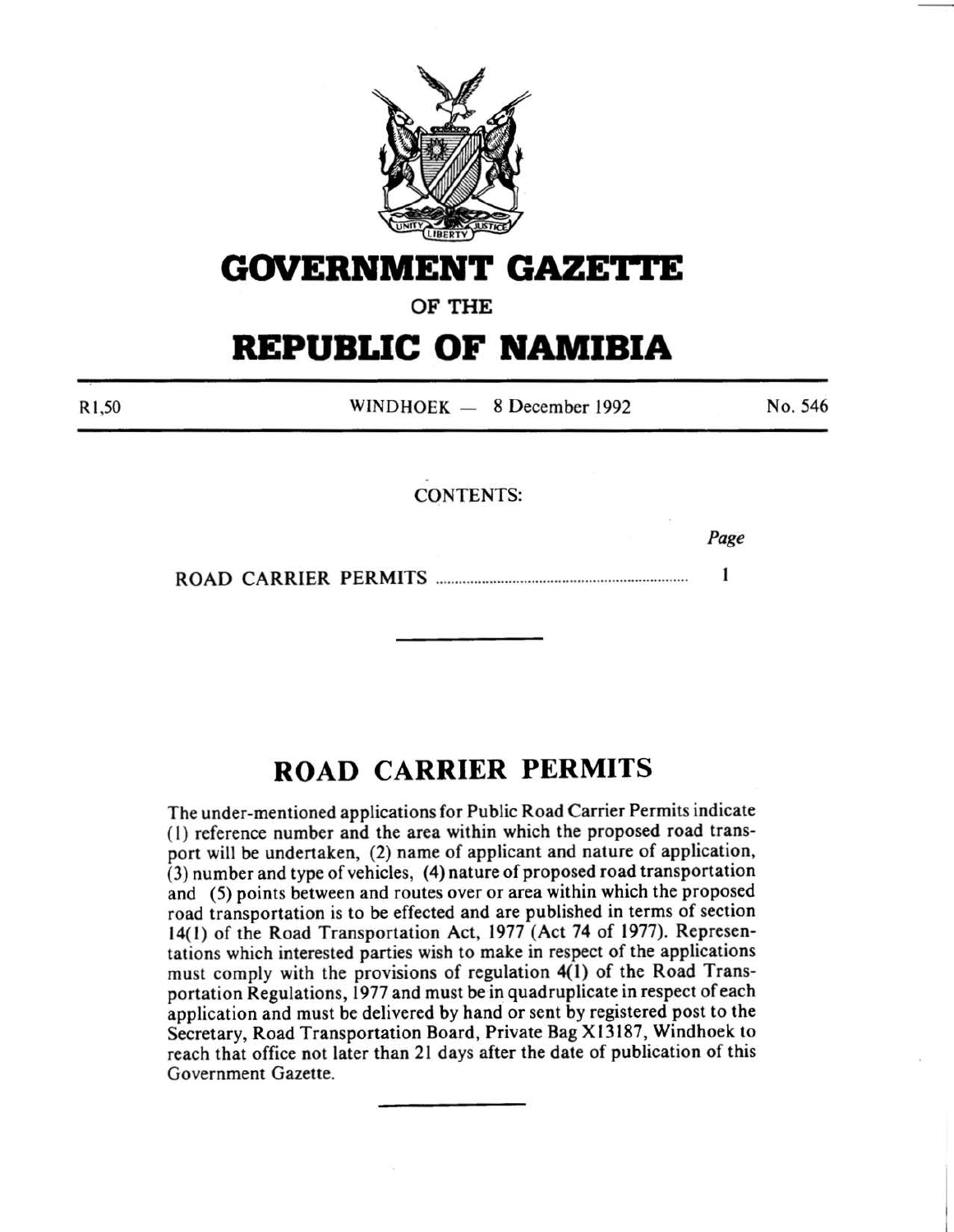### (1) 14/05/92 920P0141

(2) **TRANSPORT LOGISTICS C.C., WINDHOEK**  $-$  New Application.<br>(3) Truck to be acquired 18000 kg Truck to be acquired 18000 kg<br>Truck to be acquired 18000 kg Truck to be acquired 18000 kg<br>Truck to be acquired 18000 kg Truck to be acquired 18000 kg<br>Truck to be acquired 18000 kg Truck to be acquired 18000 kg<br>Truck to be acquired 18000 kg Truck to be acquired 18000 kg<br>Truck to be acquired 18000 kg Truck to be acquired<br>Truck to be acquired Truck to be acquired 18000 kg<br>Truck to be acquired 18000 kg to be acquired

*(* 4) (a) Goods all classes.

- (5) (a) (i) From a place on the Namibia/R.S.A. border at the C.R. Swart bridge south of Swakopmund to a place on the Namibia/R.S.A. border at Nakop via Usakos, Karibib, Okahandja, Windhoek, Mariental, Keetmanshoop and Karasburg.
	- (ii) From a place on the Namibia/R.S.A. border at the C.R. Swart bridge south of Swakopmund to a place on the Namibia/R.S.A. border at Noordoewer via Usakos, Karibib, Okahandja, Windhoek, Mariental, Keetmanshoop, and Griinau.
	- (iii) From a place on the Namibia/R.S.A. border at Nakop to places situated within Namibia and return.
	- (iv) From a place on the Namibia/R.S.A. border at Noordoewer to places situated within Namibia and return.

(1) 15/05/92 920P0142

(2) **PETERSON M., WINDHOEK** — New Application.

(3) N 23718 W Motor-car 5 Persons

(4) (a) Taxi-passengers and their personal luggage.

(5) (a) (i) Within Windhoek municipal area.

(1) 15/05/92 920P0143

 $(2)$  **PETERSON M., WINDHOEK** — New Application.

(3) N 27800 W Motor-car 5 Persons

- (4) (a) Taxi-passengers and their personal luggage.
- (5) (a) (i) Within Windhoek municipal area.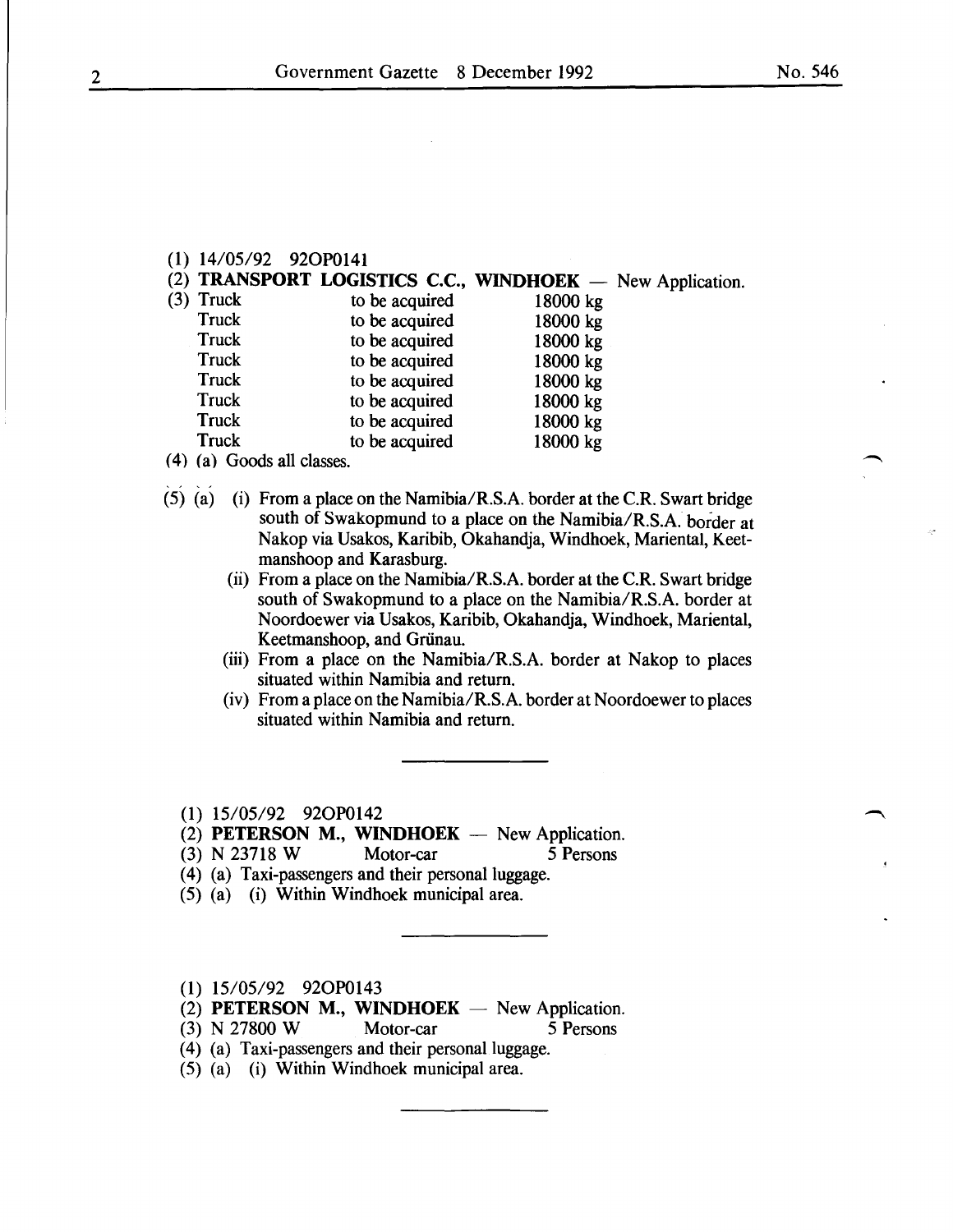- (1) 15/05/92 920P0144
- (2) TJIHOREKO I., WINDHOEK  $-$  New Application.
- (3) Motor-car to be acquired
- (4) (a) Taxi-passengers and their personal luggage.
- (5) (a) (i) Within Windhoek municipal area.
- (1) 15/05/92 920P0145
- (2) TJIHOREKO R., WINDHOEK  $-$  New Application.
- (3) Motor-car to be acquired
- (4) (a) Taxi-passengers and their personal luggage.
- (5) (a) (i) Within Windhoek municipal area.
- (l) 18/05/92 920P0147
- (2) GARISEB F., WINDHOEK New Application.<br>
(3) N 44069 W Motor-car 5 Persons
- $(3)$  N 44069 W
- (4) (a) Taxi-passengers and their personal luggage.
- (5) (a) (i) Within Windhoek municipal area.
	- (ii) Within Windhoek magisterial district.
- (1) 18/05/92 920P0149
- (2) MURANGI I., KATUTURA  $-$  New Application.<br>(3) Motor car to be acquired 5 Persons
- (3) Motor car to be acquired
- (4) (a) Taxi-passengers and their personal luggage.
- (5) (a) (i) Within Windhoek municipal area.
- (1) 18/05/92 920P0150
- (2) MURANGI I., KATUTURA  $-$  New Application.
- (3) Motor-car to be acquired 5 Persons
- (4) (a) Taxi-passengers and their personal luggage.
- (5) (a) (i) Within Windhoek municipal area.
- (1) 18/05/92 920P0153
- $(2)$  SNYDEWELL J.W., KHOMASDAL  $-$  New Application.
- (3) Bus to be acquired 16 Persons
- ( 4) (a) Passengers and their personal effects.
- (5) (a) (i) From Rehoboth to Windhoek via the main road and return via the same route.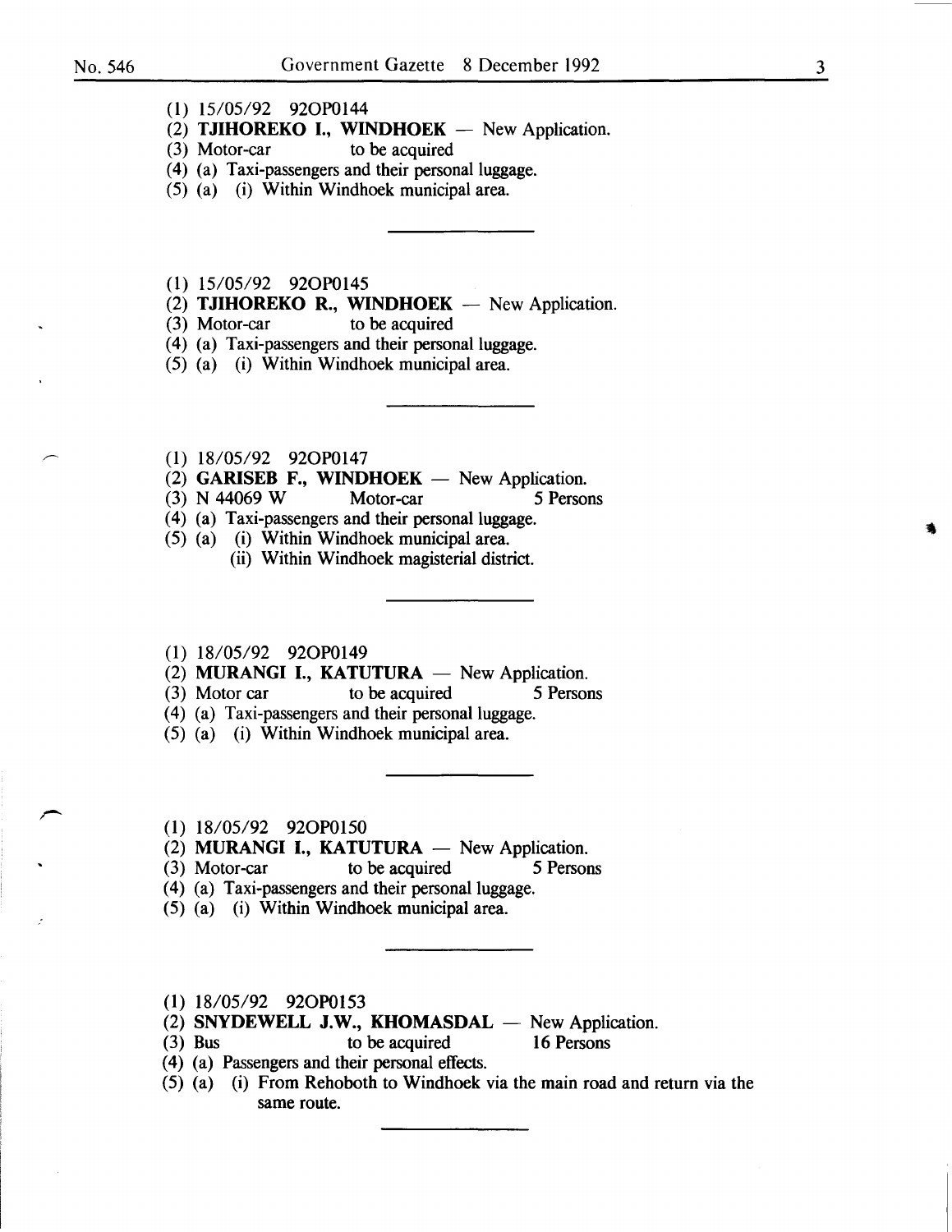#### **(1)** 19/05/92 920P0157

- (2) **KANGOOTVI A.S., WINDHOEK** New Application.<br>(3) Motor-car to be acquired
- $(3)$  Motor-car
- (4) (a) Taxi-passengers and their personal luggage.
- (5) (a) (i) Within Windhoek municipal area.

**(1)** 19/05/92 920P0158

- (2) **TJIUMBA D., WINDHOEK** New Application.
- (3) Motor-car to be acquired 5 Persons

(4) (a) Taxi-passengers and their personal luggage.

- (5) (a) (i) Within Windhoek municipal area.
- **(1)** 19/05/92 920P0159
- $(2)$  **NEGODHI S., WINDHOEK** New Application.
- (3) Motor-car to be acquired 5 Persons
- (4) (a) Taxi-passengers and their personal luggage.
- (5) (a) (i) Within Windhoek municipal area.
- **(1)** 19/05/92 920P0161
- $(2)$  **KAVARI V.T., WINDHOEK** New Application.
- (3) N 75321 W Motor-car
- (4) (a) Taxi-passengers and their personal luggage.
- (5) (a) (i) Within Windhoek municipal area.
- **(1)** 20/05/92 920P0163
- $(2)$  **MANASE I., WINDHOEK** New Application.
- (3) Motor-car to be acquired
- ( 4) (a) Taxi-passengers and their personal luggage.
- (5) (a) (i) Within Windhoek municipal area.
- **(1)** 21105/92 920P0174
- $(2)$  **LENTSWANA P.K., WINDHOEK** New Application.

(3) Motor-car to be acquired

- (4) (a) Taxi-passengers and their personal luggage.
- (5) (a) (i) Within Windhoek municipal area.

 $\overline{\phantom{1}}$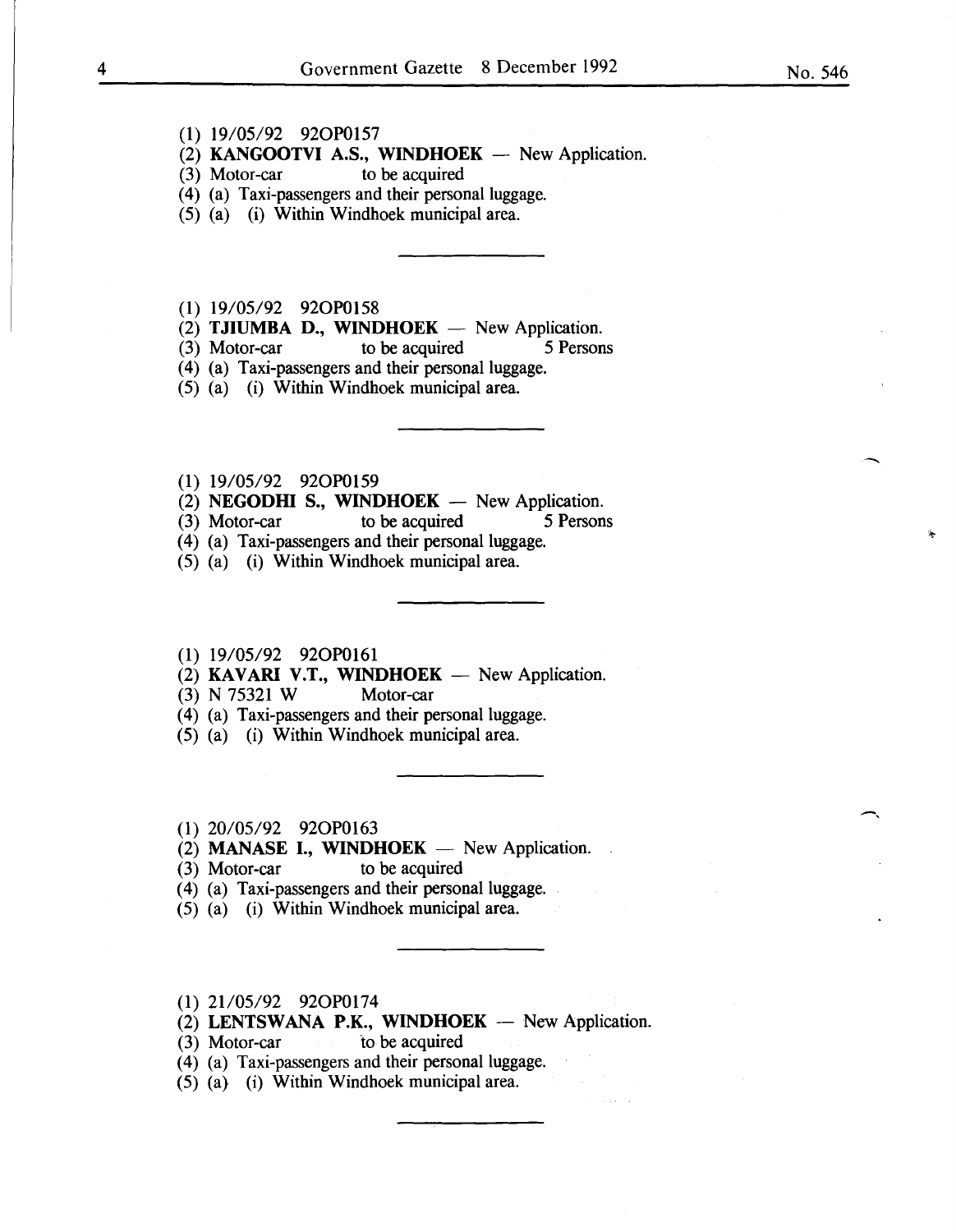$\overline{\phantom{0}}$ 

- (1) 21/05/92 92OP0175
- (2) **NEMENE J.S., KATUTURA**  $-$  Additional Vehicle.<br>(3) Motor-car to be acquired
- to be acquired
- (4) (a) Taxi-passengers and their personal luggage.
- (5) (a) (i) Within Windhoek municipal area.
- (1) 21/05/92 92OP0176
- (2) NAMENE J.S., KATUTURA  $-$  Additional Vehicle.<br>(3) Motor-car to be acquired
- $(3)$  Motor-car
- (4) (a) Taxi-passengers and their personal luggage.
- (5) (a) (i) Within Windhoek municipal area.
- (1) 21/05/92 92OP0177
- (2) **NAMENE J.S., WINDHOEK**  $-$  Additional Vehicle.<br>(3) Motor-car to be acquired
- $(3)$  Motor-car
- (4) (a) Taxi-passengers and their personal luggage.
- (5) (a) (i) Within Windhoek municipal area.
- (1) 22/05/92 920P0180
- (2) NEDERLOF M.J., WINDHOEK  $-$  New Application.
- (3) N 18899 W Combi 10 Persons
- ( 4) (a) Tourists and their personal effects.
- (5) (a) (i) Within the borders of the Republic of Namibia.
- (1) 22/05/92 920P0181
- (2) GAUGLER J.A., HELMERINGHAUSEN  $-$  New Application.<br>(3) N 654 B Mini-bus 10 Persons
- (3) N 654 B Mini-bus 10 Persons N 567 B Truck
- ( 4) (a) Tourists and their personal effects.
- (5) (a) (i) Within the borders of the Republic of Namibia.
- (1) 27/05/92 920P0183
- (2) IZAKS F. & TUZEMBEHO G., WINDHOEK  $-$  New Application.
- (3) Motor-car to be acquired
- ( 4) (a) Passengers and their personal effects.
- $(5)$  (a) (i) From Groot-Aub to Windhoek and return.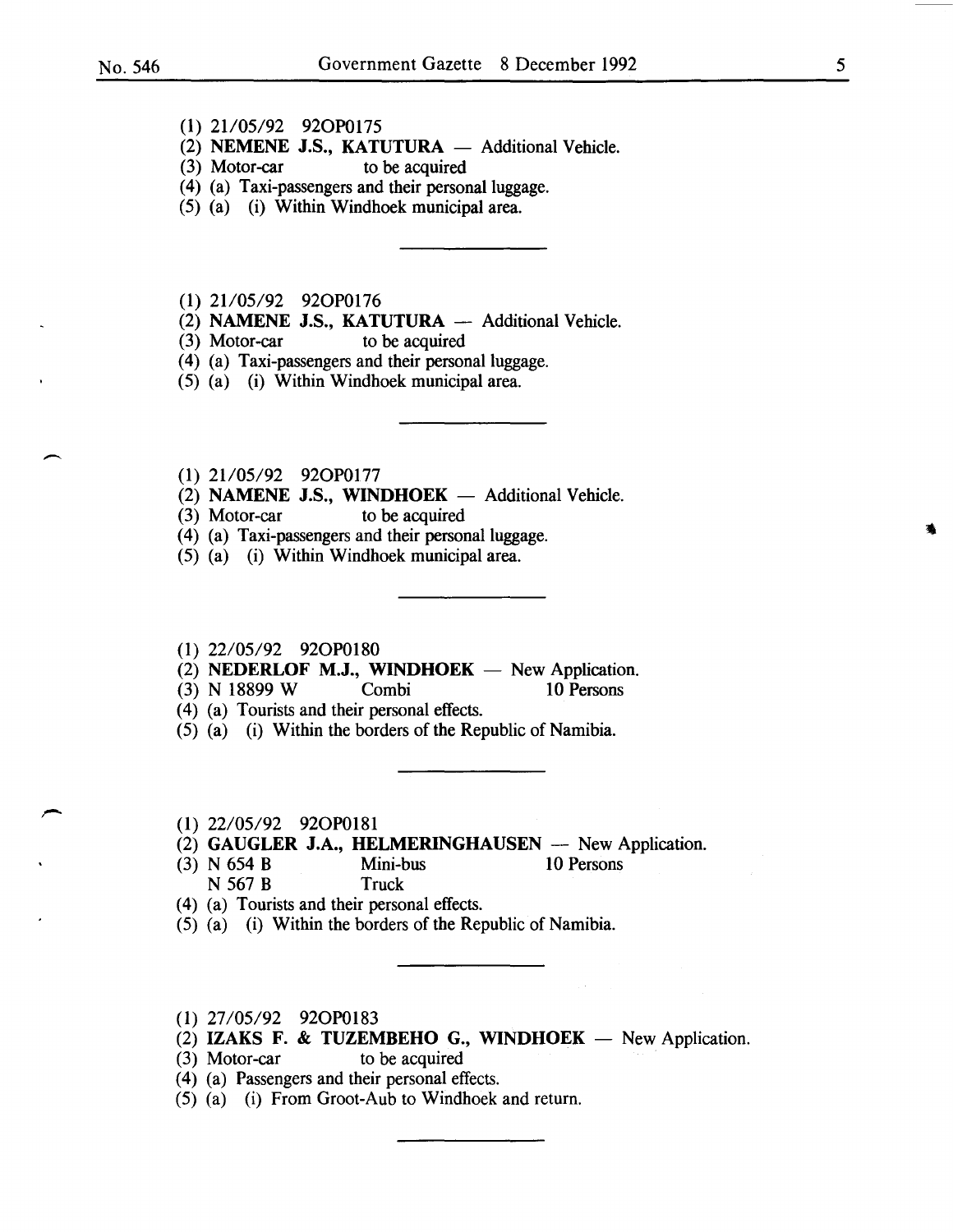#### (1) 27/05/92 920P0184

# (2) MUNICIPALITY WINDHOEK, WINDHOEK  $-$  Additional Vehicle.<br>(3) Bus to be acquired 70 Persons

- Bus to be acquired 70 Persons<br>Bus to be acquired 70 Persons Bus to be acquired 70 Persons<br>Bus to be acquired 70 Persons Bus to be acquired 70 Persons<br>Bus to be acquired 70 Persons
	- Bus to be acquired 70 Persons<br>Bus to be acquired 70 Persons
		- to be acquired
- ( 4) (a) Passengers and their personal effects.
- (5) (a) (i) Via the presently authorised routes from Katutura to places situated within Windhoek municipal area subject to the existing time-tables and scale of charges.

(1) 27/05/92 920P0186

- (2) **KAAPAMA G.N., WINDHOEK** New Application.<br>(3) Motor-car to be acquired 4 Persons
- Motor-car to be acquired 4 Persons<br>
Motor-car to be acquired 4 Persons to be acquired
- ( 4) (a) Taxi-passengers and their personal luggage.
- (5) (a) (i) Within Windhoek municipal area.
- (1) 27/05/92 920P0187

(2) **KATUSUVA J., KATUTURA**  $-$  New Application.<br>(3) Motor-car to be acquired 5 Persons

- to be acquired 5 Persons
- (4) (a) Taxi-passengers and their personal luggage.
- (5) (a) (i) Within Windhoek municipal area.

(1) 27/05/92 920P0188

- $(2)$  KATUSUVA J., KATUTURA New Application.
- (3) Motor-car to be acquired 5 Persons
- (4) (a) Taxi-passengers and their personal luggage.
- (5) (a) (i) Within Windhoek municipal area.

(1) 29/05/92 920P0190

- (2) KOA P., KATUTURA  $-$  New Application.
- (3) Motor-car to be acquired 5 Persons
- (4) (a) Taxi-passengers and their personal luggage.
- (5) (a) (i) Within Windhoek municipal area.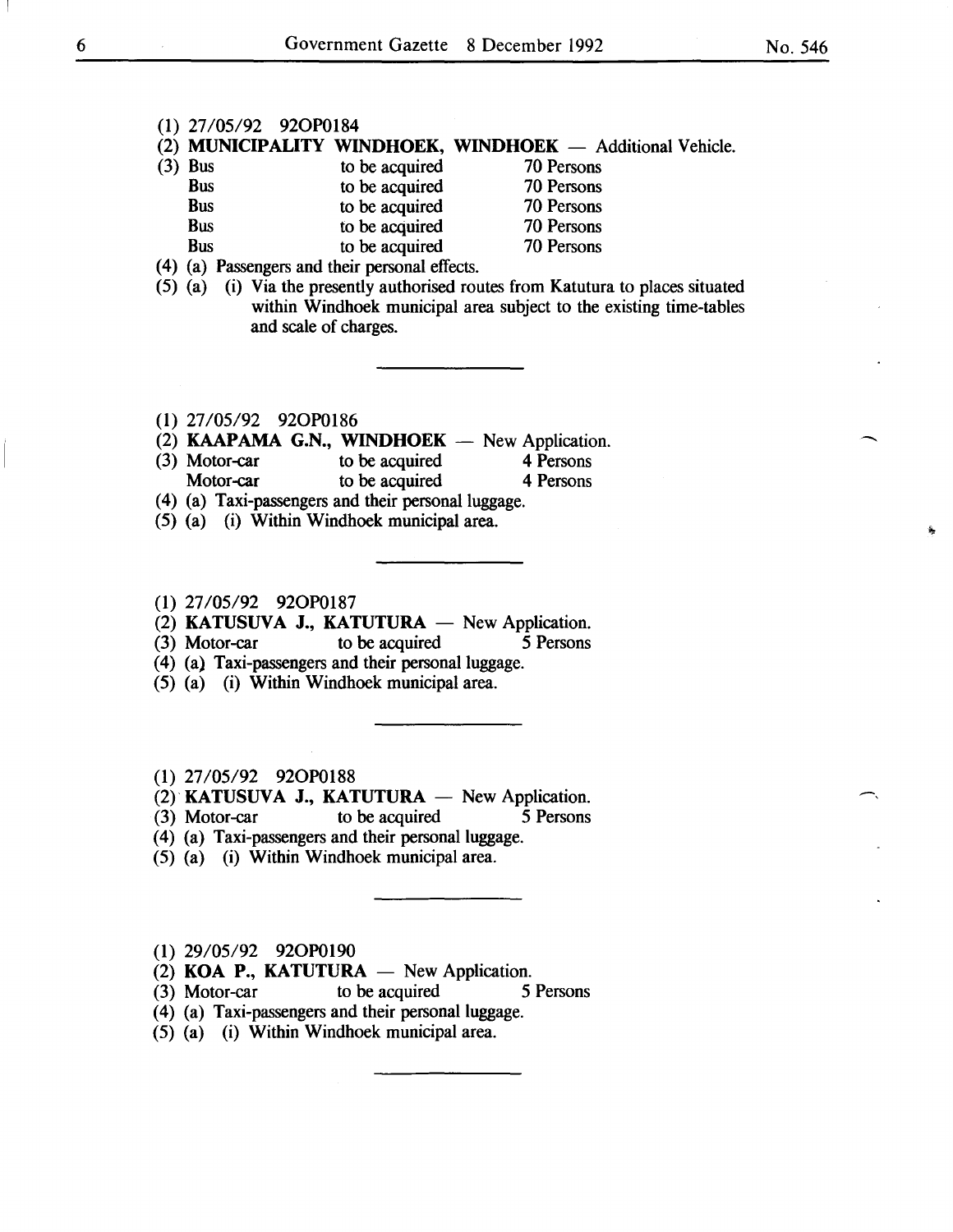| $(1)$ 01/06/92 92OP0194 |                                                                              |           |
|-------------------------|------------------------------------------------------------------------------|-----------|
|                         | (2) MURANGI U.U., WINDHOEK - New Application.                                |           |
|                         | (3) Motor-car to be acquired 5 Persons<br>Motor-car to be acquired 5 Persons |           |
|                         |                                                                              |           |
|                         | Motor-car to be acquired 5 Persons                                           |           |
|                         | (4) (a) Taxi-passengers and their personal luggage.                          |           |
|                         | (5) (a) (i) Within Windhoek municipal area.                                  |           |
|                         |                                                                              |           |
|                         |                                                                              |           |
| $(1)$ 01/06/92 92OP0195 |                                                                              |           |
|                         | (2) MUTEKA P., WINDHOEK - New Application.                                   |           |
|                         | $(3)$ N 2186 W Motor-car                                                     | 6 Persons |
|                         | (4) (a) Taxi-passengers and their personal luggage.                          |           |
|                         | (5) (a) (i) Within Windhoek municipal area.                                  |           |
|                         |                                                                              |           |
|                         |                                                                              |           |
|                         |                                                                              |           |
|                         |                                                                              |           |
| $(1)$ 01/06/92 92OP0197 |                                                                              |           |
|                         | (2) MAKARI L., KATUTURA — New Application.                                   |           |
|                         | (3) Motor-car to be acquired 4 Persons                                       |           |
|                         | (4) (a) Taxi-passengers and their personal luggage.                          |           |
|                         | (5) (a) (i) Within Windhoek municipal area.                                  |           |
|                         |                                                                              |           |
|                         |                                                                              |           |
|                         |                                                                              |           |

#### **(1)** 23/06/92 920P0198

(2) **NAOBEB G., KATUTURA** — New Application.<br>(3) Station-wagon to be acquired 6 Persons

 $(3)$  Station-wagon

(4) (a) Taxi-passengers and their personal luggage.

(5) (a) (i) Within Windhoek municipal area.

- (1) 02/06/92 920P0199
- (2) **VINJEVOLD D.R., SWAKOPMUND** New Application.<br>(3) Combi to be acquired
- to be acquired Combi to be acquired
- ( 4) (a) Tourists and their personal effects.
- (5) (a) (i) Within the borders of the Republic of Namibia.
- (1) 02/06/92 920P0200
- (2) **HELAO J., KATUTURA** New Application.
- (3) Combi to be acquired 9 Persons
- (4) (a) Taxi-passengers and their personal luggage.
- (5) (a) (i) From Windhoek to Okakarara via Okahandja and return.
	- (ii) From Windhoek to Okahandja and return.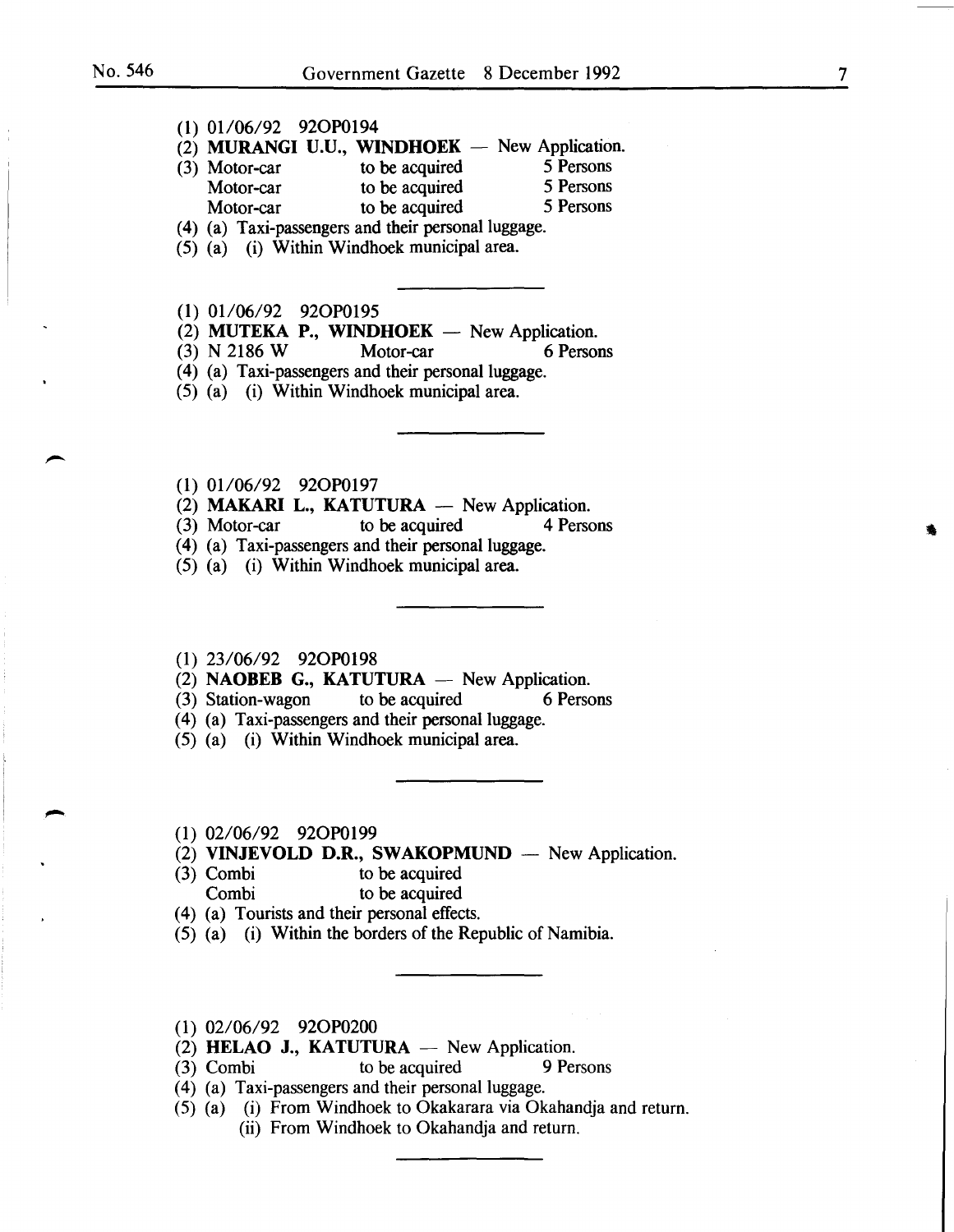--

#### (1) 02/06/92 920P0201

(2) BAVARIA (PTY) LTD., WINDHOEK  $-$  New Application.

| $(3)$ N 35750 W | Truck        | 25 Persons |
|-----------------|--------------|------------|
| N 72515 W       | <b>Truck</b> | 25 Persons |
| N 54579 W       | Truck        | 25 Persons |
| N 32173 W       | Truck        | 25 Persons |

- (4) (a) Own employees and their personal effects. (b) Taxi-passengers and their personal luggage.
- (5) (a) (i) Within Windhoek municipal area.
	- (b) (i) Within Windhoek municipal area.
- (1) 02/06/92 920P0204
- (2) KARITA G., KATUTURA  $-$  New Application.
- (3) Motor-car to be acquired 5 Persons<br>Motor-car to be acquired 5 Persons to be acquired
- (4) (a) Taxi-passengers and their personal luggage.
- (5) (a) (i) Within Windhoek municipal area.
- (1) 02/06/92 920P0205
- (2) KASUTUVA J., KATUTURA -- New Application.<br>
(3) Motor-car to be acquired 5 Persons
- (3) Motor-car to be acquired  $\overline{5}$  Persons Motor-car to be acquired 5 Persons
- (4) (a) Taxi-passengers and their personal luggage.
- (5) (a) (i) Within Windhoek municipal area.
- (1) 03/06/92 920P0206
- (2) KATJIMUINA V., WINDHOEK  $-$  New Application.
- (3) Motor-car to be acquired 5 Persons
- (4) (a) Taxi-passengers and their personal luggage.
- (5) (a) (i) Within Windhoek municipal area.
- (1) 03/06/92 920P0207
- (2) MBAPUPUA E.K., KATUTURA  $-$  New Application.

 $\mathcal{A}$ 

- (3) Motor-car to be acquired
- (4) (a) Taxi-passengers and their personal luggage.
- (5) (a) (i) Within Windhoek municipal area.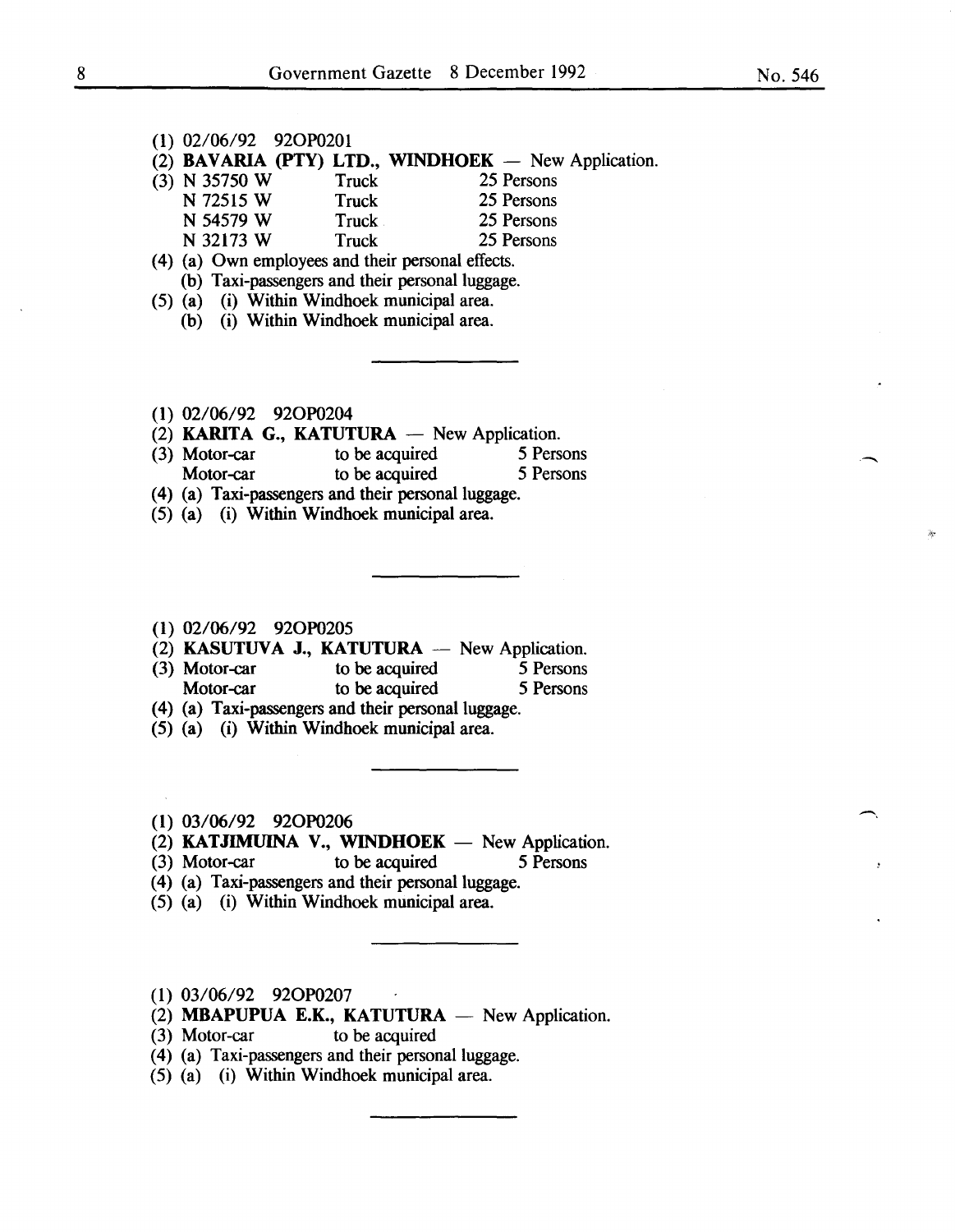- (1) 03/06/92 920P0208
- (2) ANDONYO P., WINDHOEK  $-$  New Application.
- (3) N 2861 OH Motor-car 6 Persons
- (4) (a) Taxi-passengers and their personal luggage.
- (5) (a) (i) Within Windhoek municipal area.
- (1) 03/06/92 920P0209
- (2) HEITHA A.W., KATUTURA  $-$  New Application.
- (3) Motor-car to be acquired 5 Persons
- (4) (a) Taxi-passengers and their personal luggage.
- $(5)$  (a) (i) Within Windhoek magisterial district.
- (1) 03/06/92 920P0210
- (2) TARAH O.T., WINDHOEK  $-$  New Application.
- (3) Motor-car to be acquired *5* Persons
- (4) (a) Taxi-passengers and their personal luggage.
- (5) (a) (i) Within Windhoek magisterial district.
- (1) 04/06/92 920P0212
- (2) **HAMUTETA T., WINDHOEK** New Application.<br>(3) N 48758 W Motor-car 5 Persons
- (3) N 48758 W Motor-car 5 Persons
- (4) (a) Taxi-passengers and their personal luggage.
- (5) (a) (i) Within Windhoek municipal area.
- (1) 04/06/92 920P0214
- (2) TJIJENDA S.K., WINDHOEK  $-$  New Application.
- (3) Motor-car to be acquired 9 Persons
- (4) (a) Taxi-passengers and their personal luggage.
- (5) (a) (i) Within Windhoek municipal area.
	- (ii) Within Windhoek magisterial district.
- (1) 04/06/92 920P0215
- (2) TJIJENDA S.K., WINDHOEK  $-$  New Application.
- (3) Motor-car to be acquired 5 Persons
- (4) (a) Taxi-passengers and their personal luggage.
- (5) (a) (i) Within Windhoek municipal area.
	- (ii) Within Windhoek magisterial district.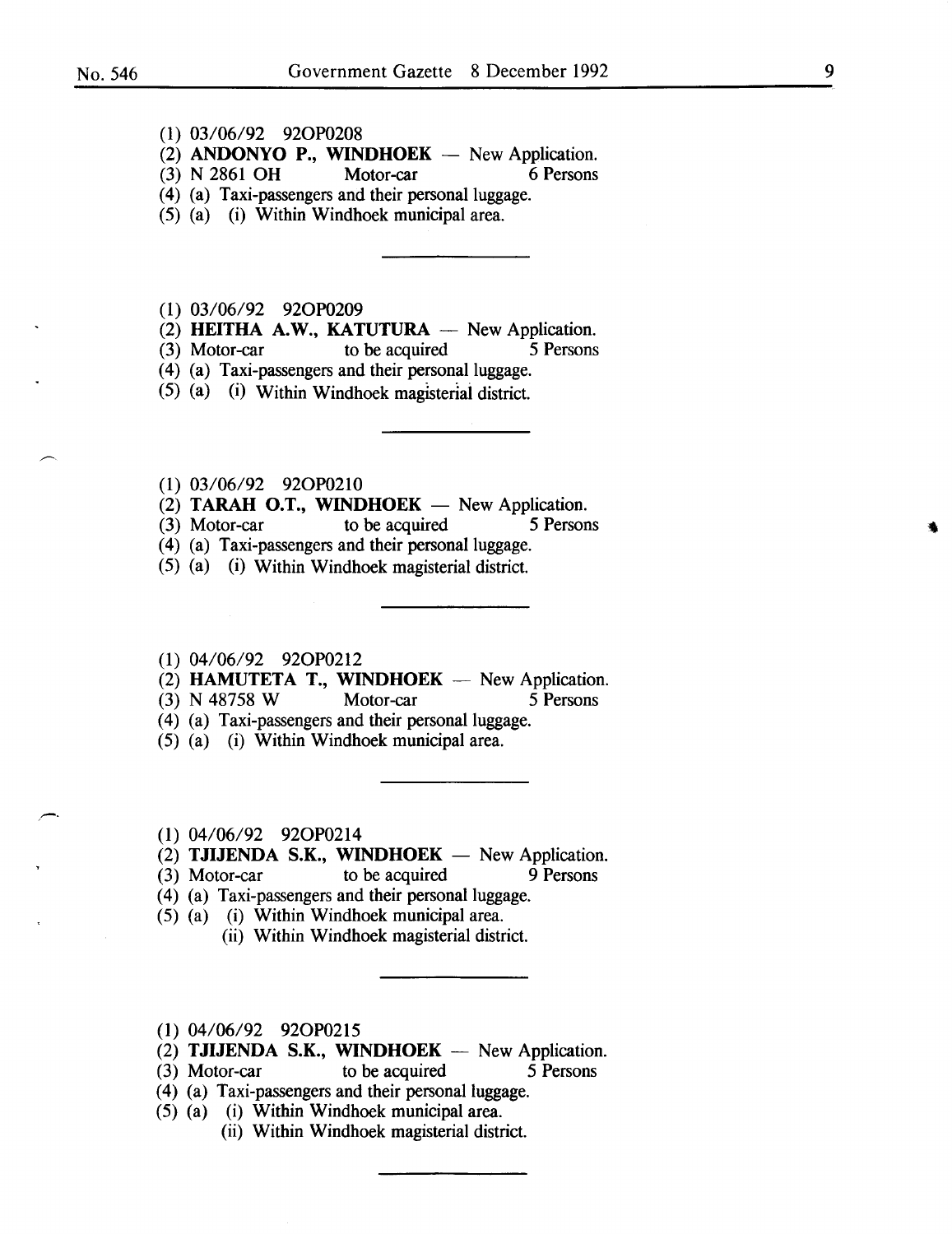- (1) 04/06/92 920P0216
- $(2)$  **DECA CONSTRUCTION, WINDHOEK**  $-$  New Application.
- (3) N 62295 W Truck 40 Persons

- (4) (a) Own employees and their personal effects.
- (5) (a) (i) Within Windhoek municipal area.
- (1) 04/06/92 920P0218
- (2) **NANDOMBA E., WINDHOEK** New Application.
- (3) Motor-car to be acquired
- (4) (a) Taxi-passengers and their personal luggage.
- (5) (a) (i) Within Windhoek municipal area.
- (1) 04/06/92 920P0219
- (2) **TRÜMER D.U., WINDHOEK** New Application.<br>(3) Motor-cycle to be acquired 1 Person
- (3) Motor-cycle to be acquired **1** Person Motor-car to be acquired 5 Persons
- ( 4) (a) Tourists and their personal effects.
- (5) (a) (i) Within Namibia including places on the border of Namibia with neighbouring countries.
- (1) 04/06/92 920P0220
- (2) **BENADE J.R., AUSSPANNPLATZ** New Application.
- (3) N 20613 W Motor-car
- (4) (a) Taxi-passengers and their personal luggage.
- (5) (a) (i) Within Windhoek municipal area.
- (1) 04/06/92 920P0221
- $(2)$  **BEST J.J., WINDHOEK** New Application.
- (3) LRT 895 T Trailer 30000 kg LRR 039 T Trailer 30000 kg NPD 929 T Trailer 30000 kg
- ( 4) (a) Goods all classes.
- (5) (a) (i) From Windhoek to a place on the Namibia/ Angola border at Oshikango via Okahandja, Otjiwarongo, Otavi, Tsumeb, Ondangwa and Oshakti and return.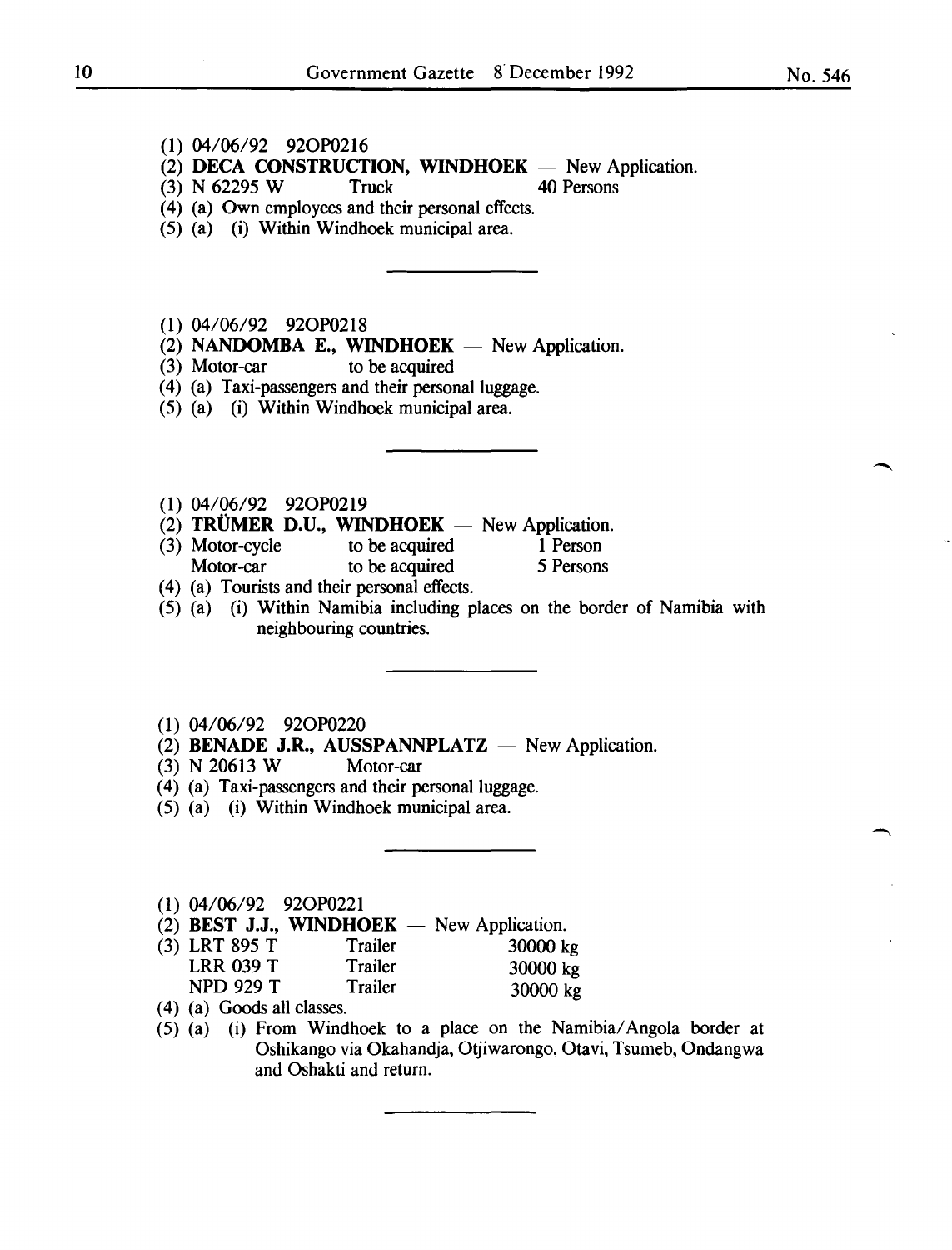- (1) 05/06/92 920P0223
- (2) COORDES G., WINDHOEK  $-$  New Application.
- (3) N 46255 W Motor-car 3 Persons
- (4) (a) Tourists and their personal effects.
- (5) (a) (i) Within the borders of the Republic of Namibia.
- (1) 05/06/92 920P0224
- (2) **ENKALI P., WINDHOEK**  $-$  New Application.<br>(3) Motor-car to be acquired 5 Pers
- (3) Motor-car to be acquired 5 Persons
- (4) (a) Taxi-passengers and their personal luggage.
- (5) (a) (i) Within Windhoek municipal area.
- (1) 08/06/92 920P0229
- $(2)$  MATONGO M.C., WINDHOEK Additional Vehicle.
- (3) N 73981 W Motor-car
- (4) (a) Taxi-passengers and their personal luggage.
- (5) (a) (i) Within Windhoek municipal area.
- (1) 08/06/92 920P0230
- (2) SOMSEB A., WINDHOEK  $-$  New Application.
- (3) Combi to be acquired 16 Persons
- ( 4) (a) Passengers and their personal effects.
- (5) (a) (i) From Otjiwarongo to Khorixas and return.
- (1) 09/06/92 920P0231
- (2) NEEHALE A.F., KATUTURA  $-$  New Application.<br>(3) Motor-car to be acquired 5 Persons
- $(3)$  Motor-car
- (4) (a) Taxi-passengers and their personal luggage.
- (5) (a) (i) Within Windhoek municipal area.
- (1) 09/06/92 920P0233
- (2) SHIKONGO W., WINDHOEK  $-$  New Application.
- (3) Motor-car to be acquired 5 Persons
- (4) (a) Taxi-passengers and their personal luggage.
- (5) (a) (i) Within Windhoek municipal area.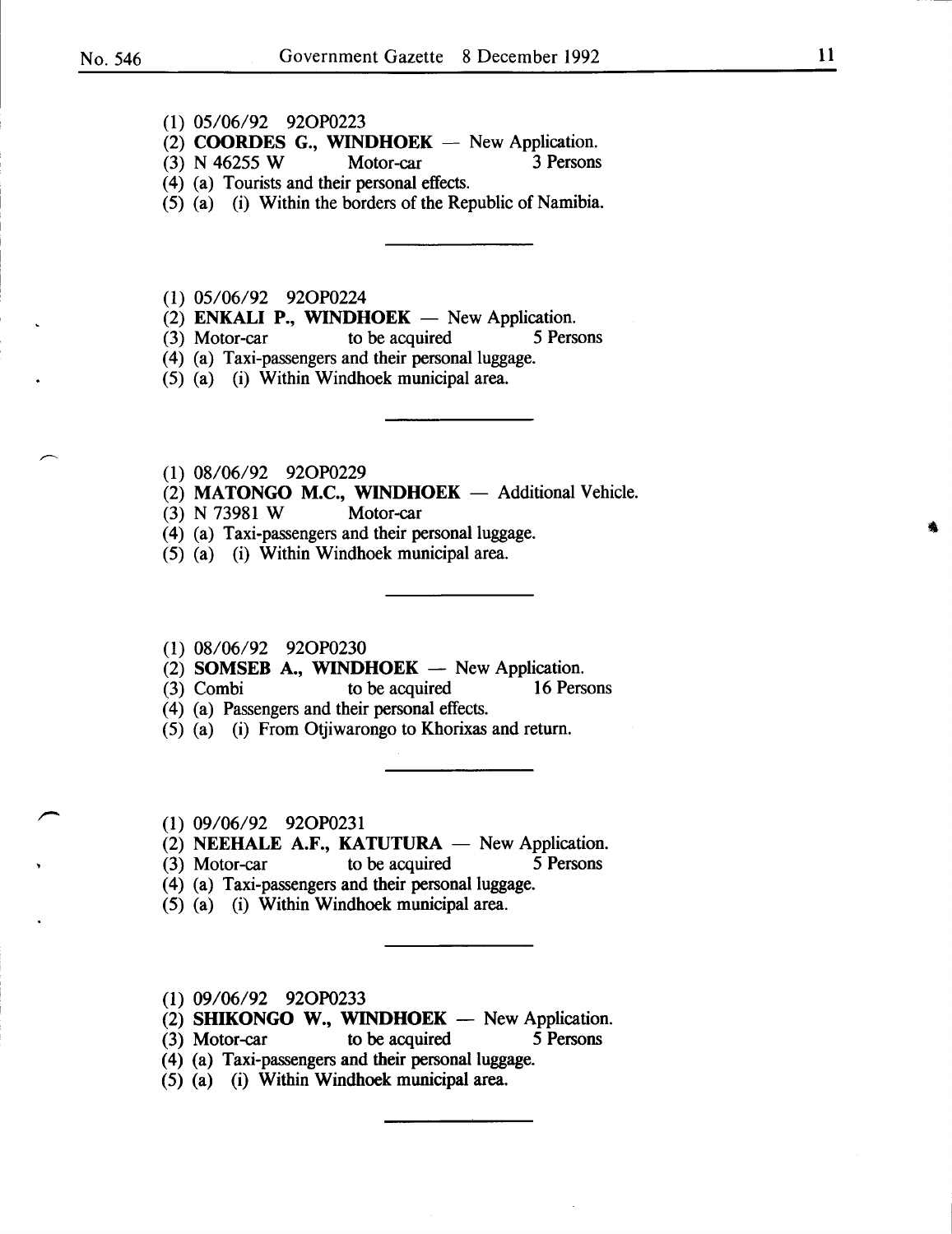- (1) 09/06/92 920P0234
- (2) **KADHIKWA E., WINDHOEK**  $-$  New Application.<br>
(3) Motor-car to be acquired 5 Persons
- $(3)$  Motor-car to be acquired
- (4) (a) Taxi-passengers and their personal luggage.
- (5) (a) (i) Within Windhoek municipal area.
- (1) 09/06/92 920P0235
- (2) **HAGEMANN D.F., WINDHOEK** New Application.<br>(3) N 3618 W Motor-car 5 Persons
- $(3)$  N 3618 W
- (4) (a) Taxi-passengers and their personal luggage.
- (5) (a) (i) Within Windhoek municipal area.
- (1) 09/06/92 920P0236
- $(2)$  **ULUMBU H., WINDHOEK** New Application.
- (3) N 66230 W Motor-car 5 Persons
- (4) (a) Taxi-passengers and their personal luggage.
- (5) (a) (i) Within Windhoek municipal area.
- (1) 10/06/92 920P0238
- (2) MEYER STEEL CONSTRUCTION CC, PRETORIA WEST -New Application.
- (3) RGL 583 **T** Truck 4700 kg
- ( 4) (a) Garage doors and garage doorframes.
- (5) (a) (i) From a place on the Namibia/R.S.A. border at Nakop to places situated within Namibia and return.
- (1) 09/06/92 920P0239
- $(2)$  **WILLIAMS T., LÜDERITZ** New Application.
- (3) Bus to be acquired 65 Persons
- ( 4) (a) Tourists and their personal effects.
- (5) (a) (i) Within the borders of the Republic of Namibia.
- (1) 11/06/92 920P0245
- $(2)$  **KAMATI A., WINDHOEK** -- New Application.
- (3) Motor-car to be acquired . 5 Persons
- (4) (a) Taxi-passengers and their personal luggage.
- (5) (a) (i) Within Windhoek municipal area.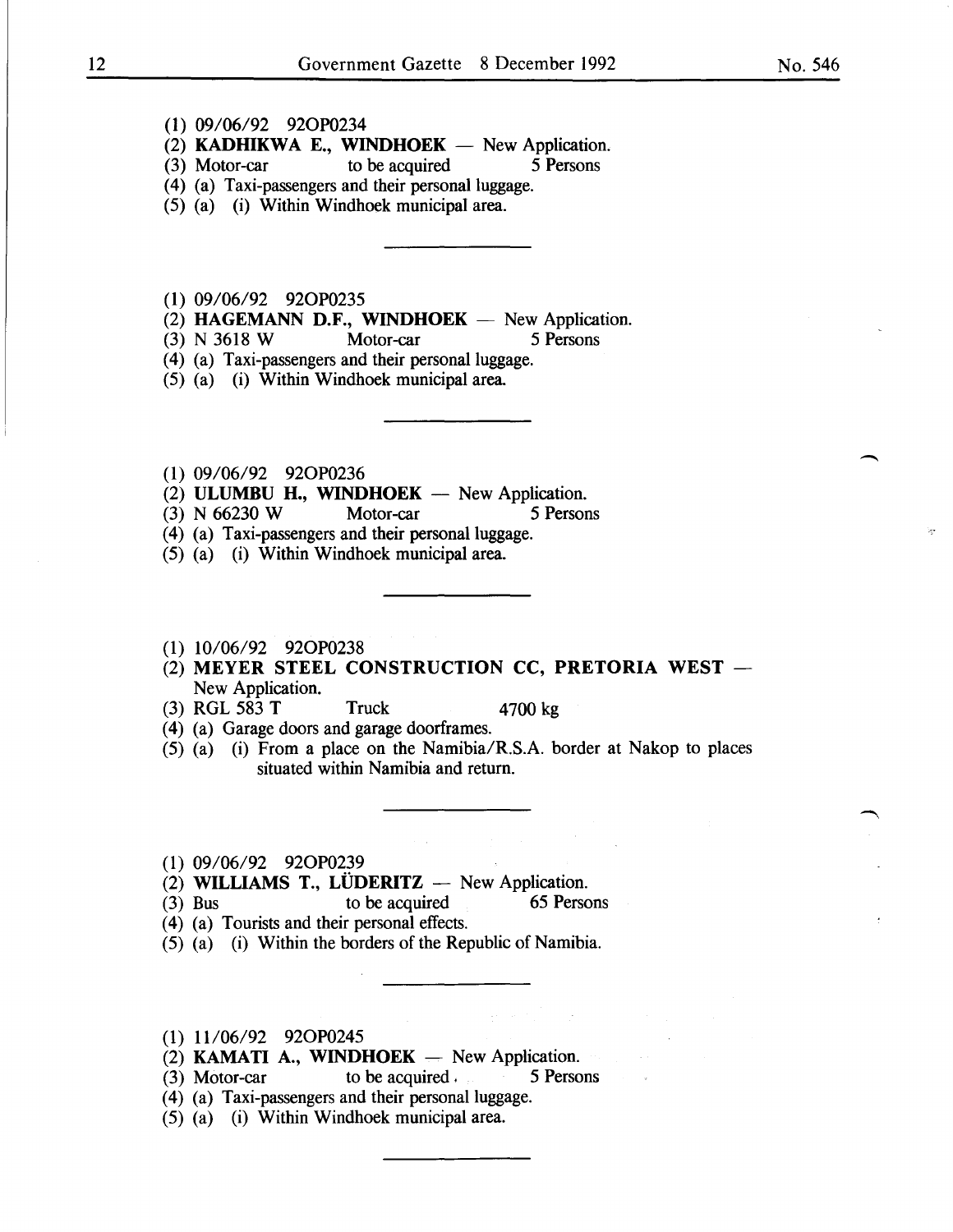|  |  | $(1)$ 23/06/92 | 92OP0290 |
|--|--|----------------|----------|
|--|--|----------------|----------|

#### (2) CARGO PLANNING & DISTRIBUTION (PTY) LTD., JOHANNES-**BURG** - New Application.

| $(3)$ S/trailer | to be acquired  | 20000 kg |
|-----------------|-----------------|----------|
| S/trailer       | to be acquired  | 20000 kg |
| S/trailer       | to be acquired  | 20000 kg |
| S/trailer       | to be acquired  | 20000 kg |
| S/trailer       | to be acquired  | 20000 kg |
| S/trailer       | to be acquired  | 20000 kg |
| S/trailer       | to be acquired  | 20000 kg |
| S/trailer       | to be acquired. | 20000 kg |
| S/trailer       | to be acquired  | 20000 kg |
| S/trailer       | to be acquired  | 20000 kg |
| S/trailer       | to be acquired  | 20000 kg |
| S/trailer       | to be acquired  | 20000 kg |
| S/trailer       | to be acquired  | 20000 kg |
| S/trailer       | to be acquired  | 20000 kg |
| S/trailer       | to be acquired  | 20000 kg |
| S/trailer       | to be acquired  | 20000 kg |
| S/trailer       | to be acquired  | 20000 kg |
| S/trailer       | to be acquired  | 20000 kg |
| S/trailer       | to be acquired  | 20000 kg |
| S/trailer       | to be acquired  | 20000 kg |
| S/trailer       | to be acquired  | 20000 kg |
| S/trailer       | to be acquired  | 20000 kg |
| S/trailer       | to be acquired  | 20000 kg |
| S/trailer       | to be acquired  | 20000 kg |
| S/trailer       | to be acquired  | 20000 kg |
| S/trailer       | to be acquired  | 20000 kg |
| S/trailer       | to be acquired  | 20000 kg |
| S/trailer       | to be acquired  | 20000 kg |
| S/trailer       | to be acquired  | 20000 kg |
| S/trailer       | to be acquired  | 20000 kg |
|                 |                 |          |

- ( 4) (a) Beer in bottles, tins, plastic bottles and barrels and empty returns on the return journey in terms of a contract with Namibian National Beverages Co. (Pty) Ltd.
- (5) (a) (i) From a place on the Namibia/R.S.A. border at Nakop to Windhoek and to a place on the Namibia/R.S.A. border at the C.R. Swart bridge south of Swakopmund.
	- (ii) From a place on the Namibia/R.S.A. border at Nakop to places situated within Namibia and return.
	- (iii) From a place on the Namibia/R.S.A. border at Noordoewer to a place on the Namibia/R.S.A. border south of Swakopmund at the C.R. Swart bridge.
	- (iv) From a place on the Namibia/R.S.A. border at Noordoewer to places situated within Namibia and return.

 $\mathbf{w} = \sqrt{1 - \mathbf{w}}$ 

 $\frac{1}{2}$  ,  $\frac{1}{2}$  ,  $\frac{1}{2}$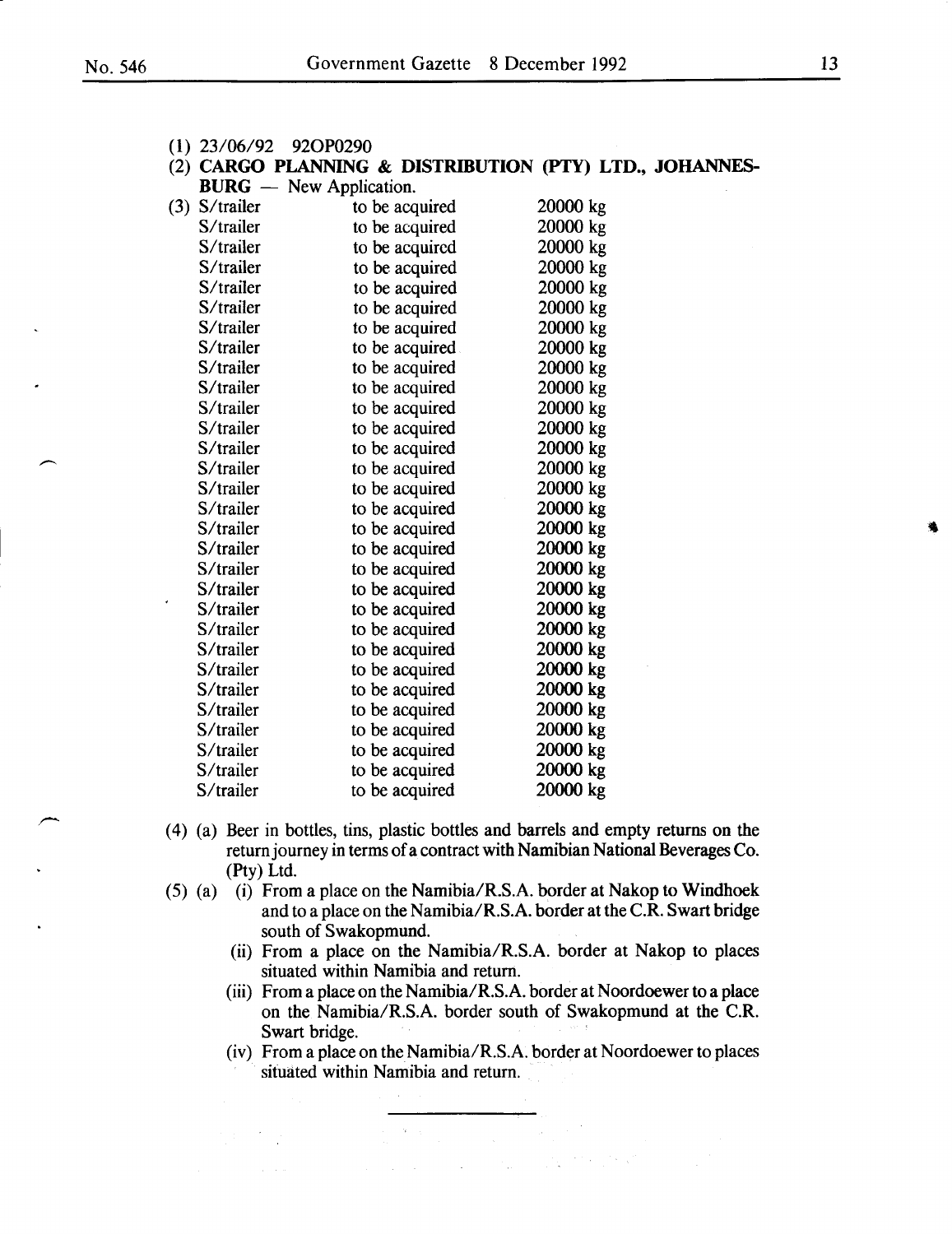#### (1) 01/07/92 92OP0308 (2) **DIMES (PTY) LTED., WINDHOEK**  New Application.  $(3)$  Bus to be acquired<br>Bus to be acquired Bus to be acquired<br>Bus to be acquired Bus to be acquired<br>Bus to be acquired Bus to be acquired<br>Bus to be acquired Bus to be acquired<br>Bus to be acquired to be acquired 60 Persons 60 Persons 60 Persons 60 Persons 60 Persons 60 Persons

- ( 4) (a) Passengers and their personal effects.
- (5) (a) (i) As per the attached annexure "A".

#### WEEKLY BUS TIME-TABLE

| Day       | Bus No.                 | Route               | Departure   | <b>Expected Arriv.</b> |
|-----------|-------------------------|---------------------|-------------|------------------------|
| Monday    | l                       | Windhoek to         |             |                        |
|           |                         | Katima Mulilo       | 6:00a.m.    | Tuesday 3:00 p.m.      |
|           | $\mathbf{2}$            | Windhoek to         |             |                        |
|           |                         | Oshakati            | 6:00 a.m.   | Monday 5:00 p.m.       |
|           | 3                       | Windhoek to         |             |                        |
|           |                         | Swakop & Walvis Bay | $6:00$ a.m. | Monday 1:00 p.m.       |
|           | 4                       | Windhoek to         |             |                        |
|           |                         | Noordoewer          | 6:00 a.m.   | Monday 5:00 p.m.       |
| Tuesday   | 1                       |                     |             |                        |
|           | $\overline{2}$          | Oshakati to         |             |                        |
|           |                         | Windhoek            | 6:00 a.m.   | Tuesday 5:00 p.m.      |
|           | 3                       | Walvis Bay to       |             |                        |
|           |                         | Windhoek            | 6:00 a.m.   | Tuesday 1:00 p.m.      |
|           | 4                       | Noordoewer to       |             |                        |
|           |                         | Windhoek            | 6:00 a.m.   | Tuesday 5:00 p.m.      |
| Wednesday | 1                       | Katima Mulilo to    |             |                        |
|           |                         | Windhoek            | 6:00 a.m.   | Thursday 3:00 p.m.     |
|           | $\mathbf{2}$            | Windhoek to         |             |                        |
|           |                         | Oshakati            | 6:00 a.m.   | Wednesday 5:00 p.m.    |
|           | 3                       | Windhoek to Swakop  |             |                        |
|           |                         | and Walvis Bay      | 6:00 a.m.   | Wednesday 1:00 p.m.    |
|           | 4                       | Windhoek to         |             |                        |
|           |                         | Noordoewer          | 6:00 a.m.   | Wednesday 5:00 p.m.    |
|           | 1                       |                     |             |                        |
| Thursday  |                         | Oshakati to         |             |                        |
|           | $\overline{2}$          | Windhoek            | 6:00 a.m.   | Thursday 5:00 p.m.     |
|           | 3                       | Walvis Bay to       |             |                        |
|           |                         | Windhoek            | 6:00 a.m.   | Thursday. 1:00 p.m.    |
|           | 4                       | Noordoewer to       |             |                        |
|           |                         | Windhoek            | 6:00 a.m.   | Thursday 5:00 p.m.     |
|           |                         |                     |             |                        |
| Friday    | $\mathbf{1}$            | Windhoek to         |             |                        |
|           |                         | Katima Mulilo       | 6:00 a.m.   | Saturday 3:00 p.m.     |
|           | $\overline{\mathbf{c}}$ | Oshakati to         |             |                        |
|           |                         | Windhoek            | 6:00 a.m.   | Friday 5:00 p.m.       |
|           | 3                       | Windhoek to         |             |                        |
|           |                         | Walvis Bay          | 6:00 a.m.   | Friday 1:00 p.m.       |
|           | 4                       | Windhoek to         |             |                        |
|           |                         | Noordoewer          | 6:00 a.m.   | Friday 5:00 p.m.       |